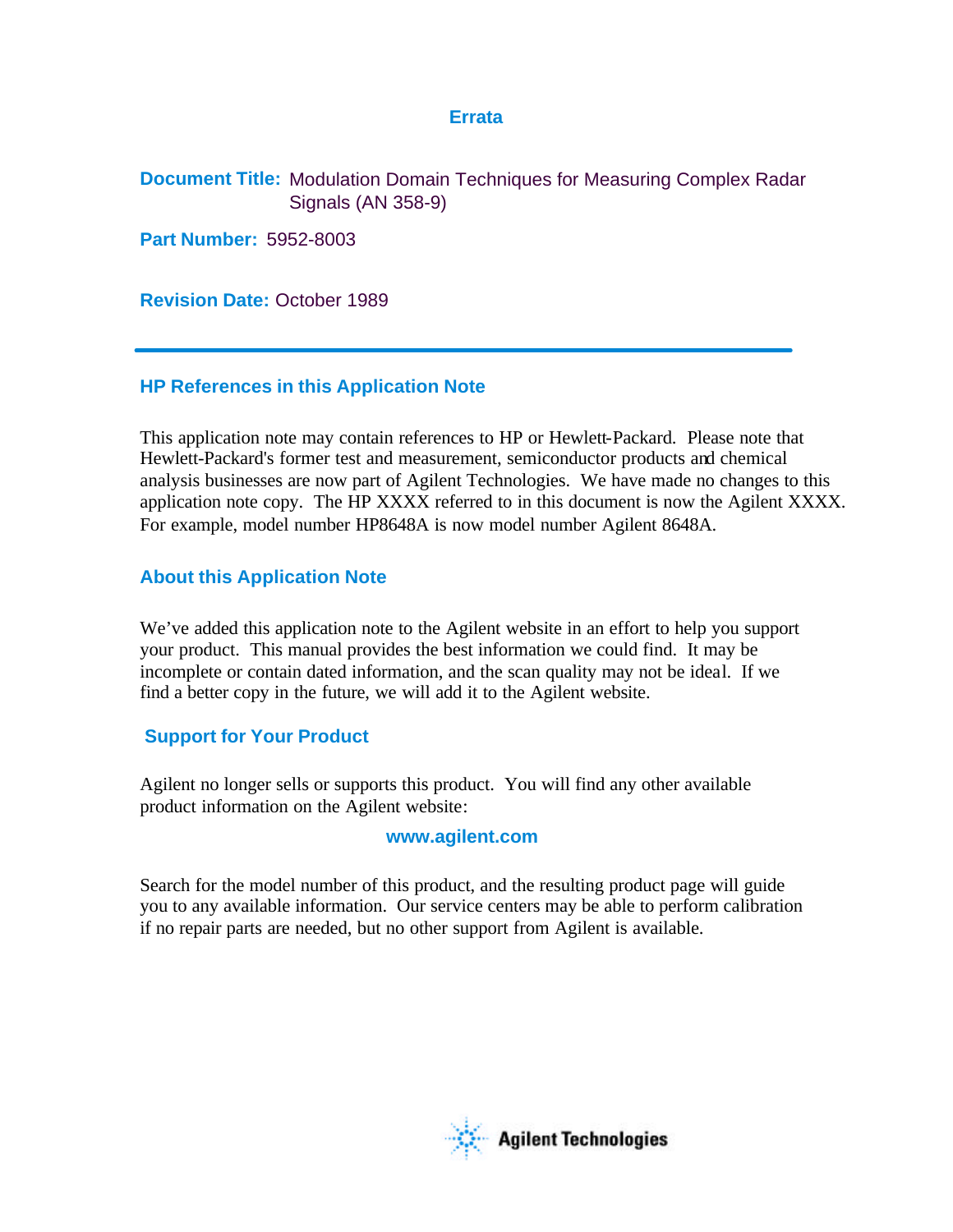

# **Application Note 358-9 Modulation Domain Techniques** for Measuring Complex **Radar Signals**

## **HP 5372A Frequency** and Time Interval Analyzer

# **Description**

Modern radar systems transmit and receive very complex signals. These signals are designed to achieve a variety of purposes. For example, it is often desirable that the signal be difficult to detect or intercept. Elimination of "blind spots", resistance to the effects of target motion, improved range and range resolution, and a number of additional performance characteristics of a radar system can be optimized by carefully designing the signal which is transmitted.

# Problem

Signals utilized by advanced radar systems are very difficult or impossible to measure using instrumentation such as oscilloscopes and spectrum analyzers. Even if the signals are repetitive, they are far too complex and change far too rapidly to allow meaningful interpretation using such instruments. In addition, the information of interest is often related to dynamic behavior of frequency, time, and phase parameters; data which many instruments are not well equipped to measure and display.

- Continuous frequency measurements to 2 GHz
- Single-shot capture of  $a$ complete signal sequence or repetition
- Complex signal parameters clearly revealed in a single display
- Direct measurement using markers and zoom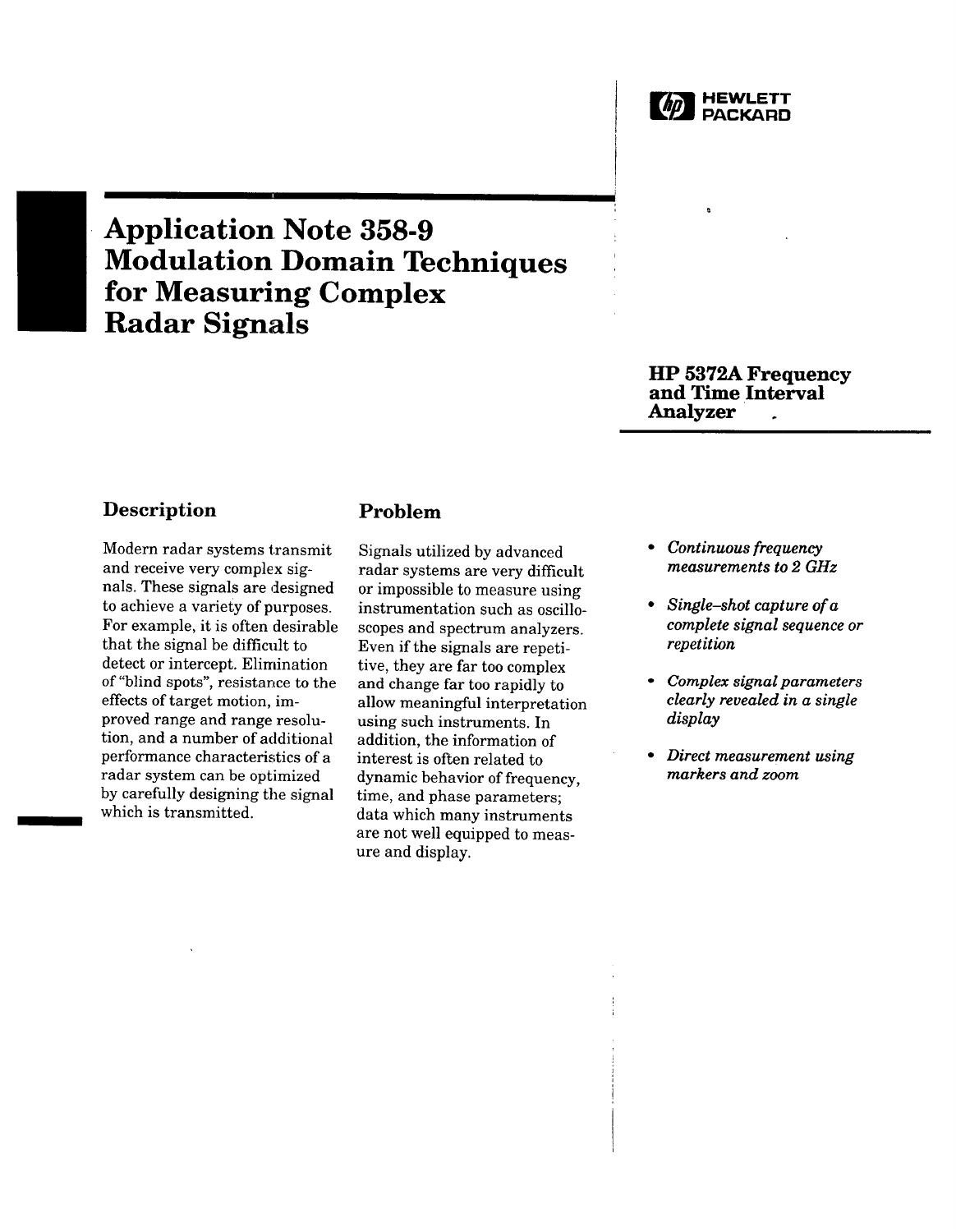

ø



Figure 1. The HP 5372A can reveal carrier agility, chirp modulation, PRI, and pulse width using a single display.

**HP 5372A Frequency** and Time Interval **Analyzer** 

# **Solution**

Using the HP 5372A Frequency and Time Interval Analyzer, it is possible to clearly examine the most complex of radar signals. The HP 5372A reveals many of the important characteristics of radar signals in an easy to understand format on a single graphic display. Markers, combined with built-in analysis and display features, allow quick quantitative measurements.

The HP 5372A makes it possible to capture complex radar signals single-shot. This can be important when the signal does not repeat or when it is necessary to capture and analyze a particular portion of the signal.

This note utilizes a carrier agile. chirped signal with a staggered

PRI to illustrate the types of analysis that can be accomplished with the HP 5372A. Five carrier frequencies ranging from 1 GHz to 2 GHz in 250 MHz steps are transmitted. Each carrier is chirped over 40 MHz in a linearly increasing fashion. The pulse width is 50 µs. Four different PRIs, ranging from 100 to  $180 \,\mu s$  in  $20 \,\mu s$  steps are used. Figure 1 illustrates the results.

The example signal was generated in minutes using the HP 8791 Model 10 Frequency Agile Signal Simulator and the HP 8791 Model 200 Radar Simulator. All of the measurements illustrated in this note were made on a single-shot basis.

- $\bullet$ Continuous frequency measurements to 2 GHz
- Single-shot capture of  $a$ complete signal sequence or repetition
- Complex signal parameters clearly revealed in a single display
- Direct measurement using markers and zoom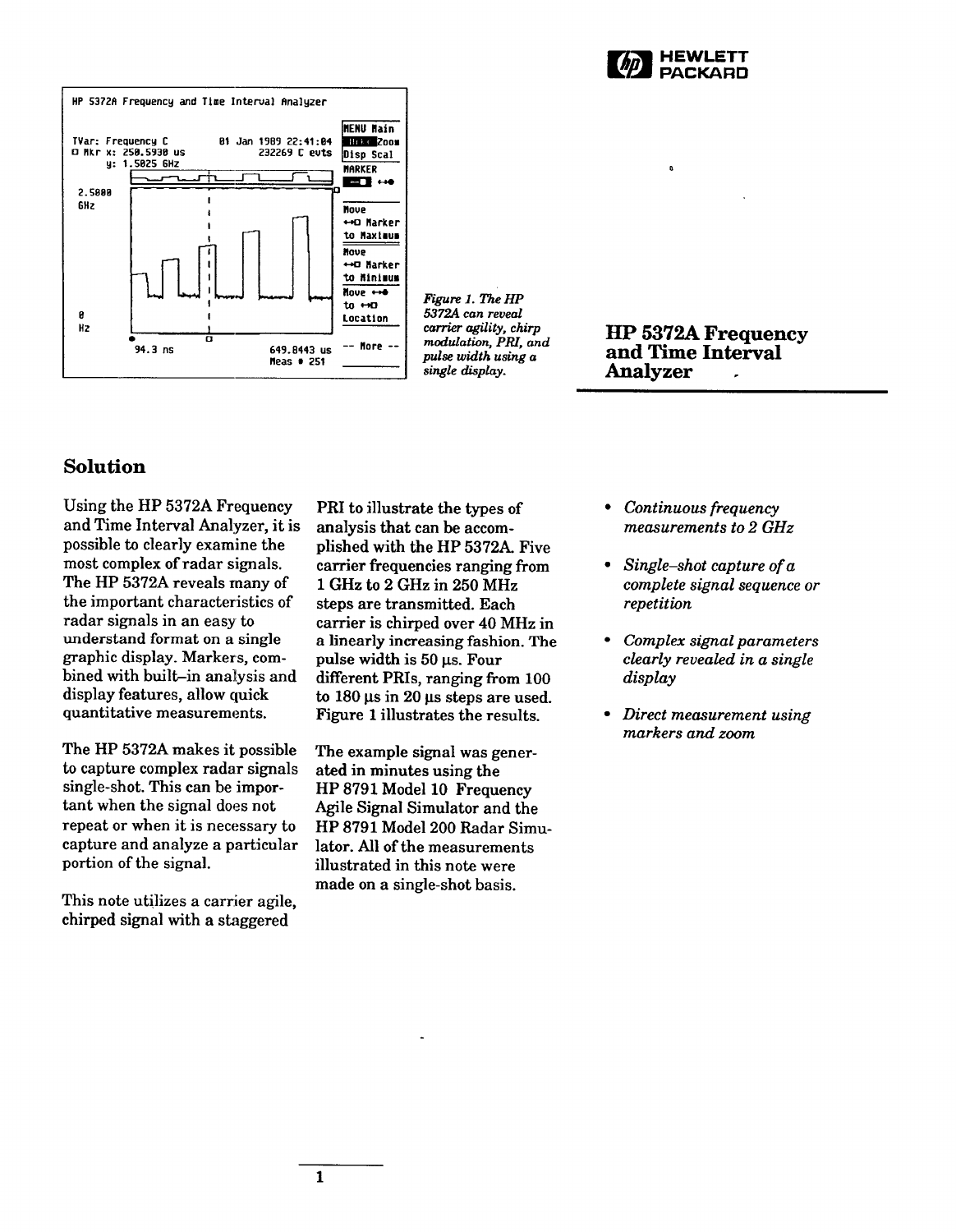# **Measurement Considerations**

In order to properly set up the HP 5372A to make this measurement, you should consider several things. These include total measurement time, sampling rate, number of measurements, input signal levels, and arming mode. Also, in this application, we will assume that the radar can supply an arming signal coincident with the start of a transmitted sequence. This is not absolutely necessary because the HP 5372A provides many arming and sampling modes in order to adapt the instrument to most any situation. It is, however, usually a simple matter to provide an arming signal related to the start of a sequence. (The term sequence, as used here, refers to one complete pattern of the signal transmitted by an advanced radar. For example, one complete visit to all agile frequencies, PRIs, etc.)

The equipment arrangement for a typical radar transmitter is shown in Figure 2. Be certain to provide sufficient attenuation to prevent damage to the HP 5372A. The HP 5364A Microwave Mixer/ Detector is optional. It can be used when the radar operates above the 2 GHz range of the HP 5372A's Channel C. The HP 5364A provides both an IF output with a bandwidth of 500 MHz and a detected output with a 5 ns rise time.



Figure 2. Typical equipment configuration.

Note that while we will use the HP5372A's Channel Cin this example, more accurate measurements of pulse width and PRI can be obtained using the HP 5364A's detected output and the HP 5372A's pulse width and PRI measurement functions. In other words, the measurements of pulse width and pulse repetition frequency illustrated here are intended as a means of roughly verifying that the radar is performing as expected. The HP 5372A is, however, capable of much more accurate measurements of these parameters.

What is the time over which you need to measure the signal? Usually, this will be determined by the time required for the signal to complete a series of frequency hops and/or a PRI sequence. In our example this is around 650 us.

#### **Total Measurement** Time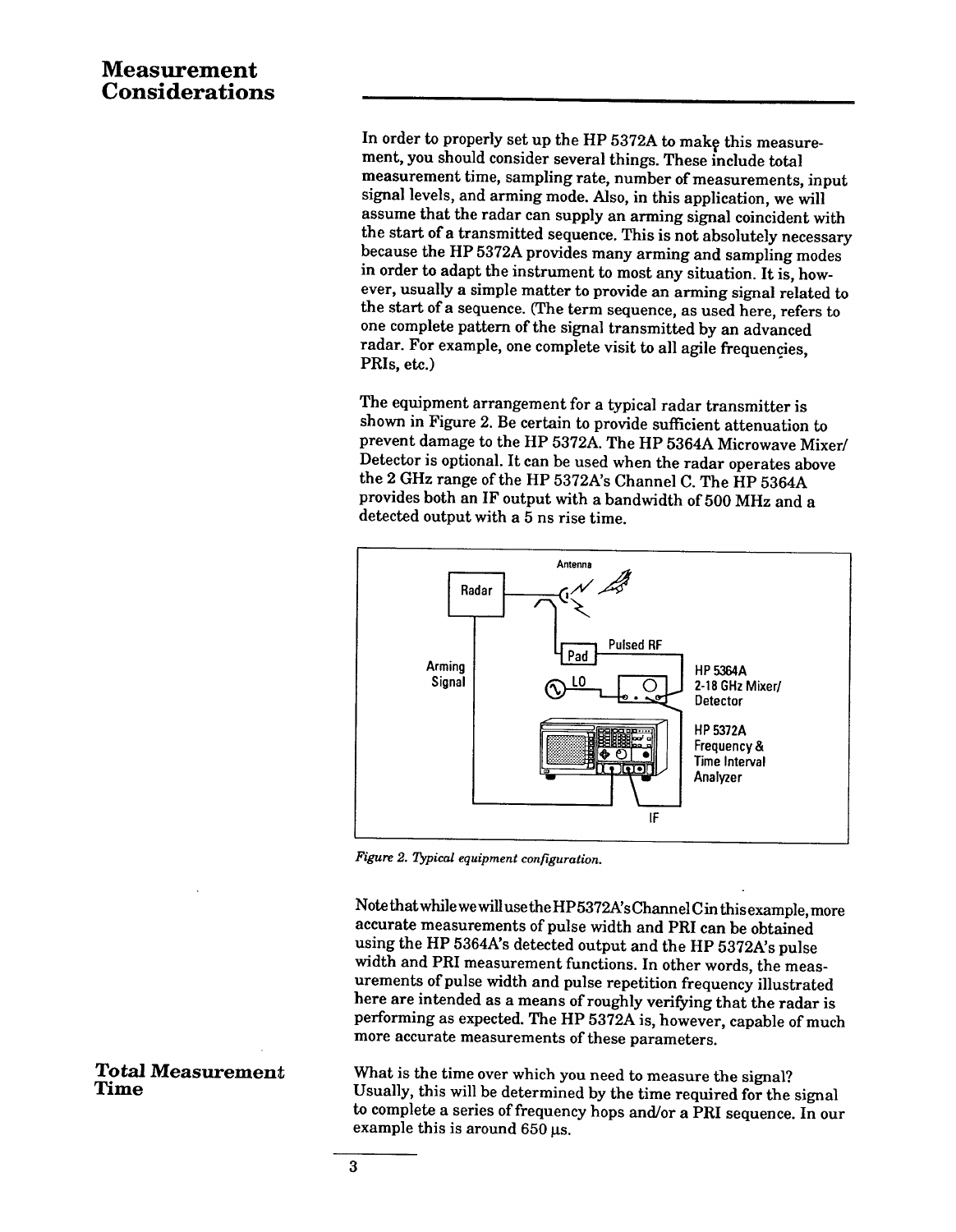# **Sampling Rate** and Number of **Measurements**

¢,

You need to select a sampling rate and a number of samples to be collected. These considerations are closely related to the total measurement time by the relation:

## Total Measurement Time = Sampling Interval x Number Of Measurements  $*$

The HP 5372A is capable of collecting up to 8000 (actually 8191) continuous frequency measurements. It is also capable of sampling at intervals ranging from 100 ns to 8 seconds in 100 ns increments. If you want the best time resolution possible, you will want to sample as fast as possible. In this instance, make use of the relationship:

#### Total Measurement Time/100 ns < 8000

If this holds true for your required total measurement time and if time resolution is important to you, then sample at 100 ns. If the relation doesn't hold, then increase the sampling interval in 100 ns steps until it does.

You may also want to consider the number of measurements as it affects display update and processing time. In general, fewer measurements imply reduced processing time and faster display updates. Also, fewer measurements mean less zooming and re-scaling to examine detailed characteristics.

Recognize that time and frequency resolution can be traded off. That is, longer sample intervals sacrifice time resolution (horizontal axis) for improved frequency resolution (vertical axis). When using the Interval Sampling arming mode (more later) setting the sampling rate is analogous to setting the gate time on a conventional frequency counter. Frequency resolution is inversely proportional to sample rate and the frequency measured. See Figure 3.



Figure 3. Frequency resolution depends primarily on sample interval and measured frequency as shown by this graph.

The sampling technique used by the HP 5372A is paced by the signal. It does not take samples when no signal is present. Hence, in pulsed applications, you may need to divide by duty cycle to get a better estimate of total time.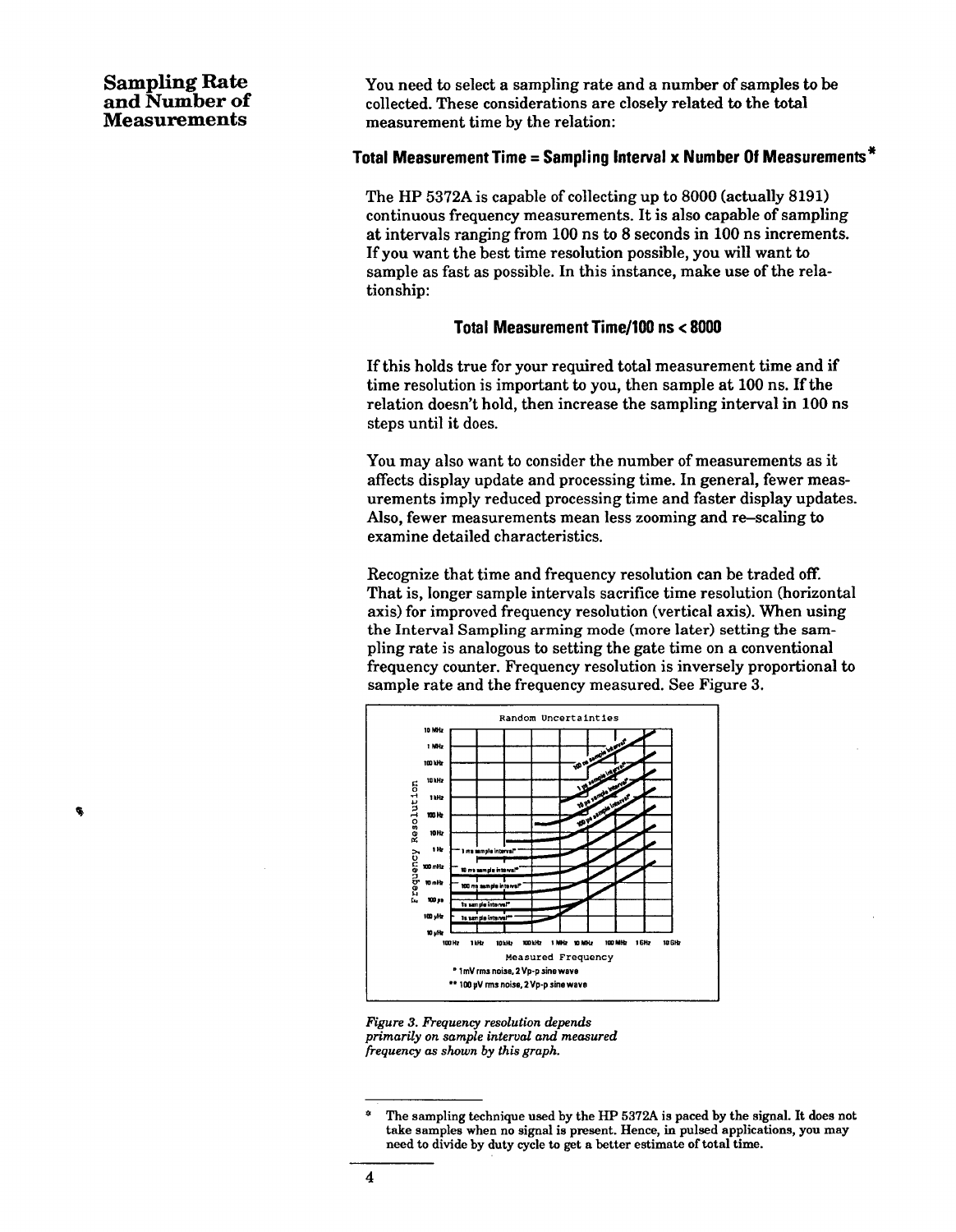|                            | The first measurement illustrated in this note looks at the signal<br>for about 650 µs which is the time required to complete one se-<br>quence. After this time, the signal repeats the programmed carrier<br>and PRI sequence. One easy combination is to take 650 measure-<br>ments using a 1 us sample rate. This will provide frequency resolu-<br>tion of about 1 MHz and allows observation of the entire sequence.<br>The second measurement illustrates how to increase this frequency<br>resolution to about 250 kHz by measuring a single pulse using a<br>4 µs sample rate and taking 25 measurements.                                                                     |  |  |
|----------------------------|----------------------------------------------------------------------------------------------------------------------------------------------------------------------------------------------------------------------------------------------------------------------------------------------------------------------------------------------------------------------------------------------------------------------------------------------------------------------------------------------------------------------------------------------------------------------------------------------------------------------------------------------------------------------------------------|--|--|
| <b>Input Signal Levels</b> | For Channel C, the optimum input signal level is about 0 dBm. An<br>attenuator is provided to allow adjustment. No trigger level or slope<br>controls are used.                                                                                                                                                                                                                                                                                                                                                                                                                                                                                                                        |  |  |
|                            | As an aside, for Channels A and B, trigger levels can be determined<br>automatically for repetitive signals between 1 kHz and 200 MHz.<br>Simply specify the trigger level as a percentage of the peak-to-peak<br>input voltage. The trigger point may also be specified manually as a<br>voltage value.                                                                                                                                                                                                                                                                                                                                                                               |  |  |
| <b>Arming Mode</b>         | The HP 5372A provides a number of powerful arming modes which<br>allow you to control how and when the instrument starts and stops<br>taking data. In general, you can specify when a block or group of<br>measurements begins as a holdoff condition, how measurements are<br>acquired within a block by sampling, or with some combination of<br>holdoff and sampling (hold/sample).                                                                                                                                                                                                                                                                                                 |  |  |
|                            | Two such arming modes are illustrated in this note. The first is<br>referred to as Edge/Interval arming. This means that the HP 5372A<br>will begin to gather data at the first event following receipt of an<br>edge on the External Arm input. It will use a specified interval for<br>each measurement. The process stops when the specified number of<br>samples (a block of measurements) has been collected. The second<br>arming mode used is referred to as Time/Interval. It is similar to<br>Edge/Interval with the difference being that the HP 5372A will wait<br>for a specified amount of time after the receipt of an external edge<br>before it begins to gather data. |  |  |

 $\label{eq:2.1} \frac{1}{\sqrt{2}}\left(\frac{1}{\sqrt{2}}\right)^{2} \left(\frac{1}{\sqrt{2}}\right)^{2} \left(\frac{1}{\sqrt{2}}\right)^{2} \left(\frac{1}{\sqrt{2}}\right)^{2} \left(\frac{1}{\sqrt{2}}\right)^{2} \left(\frac{1}{\sqrt{2}}\right)^{2} \left(\frac{1}{\sqrt{2}}\right)^{2} \left(\frac{1}{\sqrt{2}}\right)^{2} \left(\frac{1}{\sqrt{2}}\right)^{2} \left(\frac{1}{\sqrt{2}}\right)^{2} \left(\frac{1}{\sqrt{2}}\right)^{2} \left(\$ 

 $\mathcal{L}(\mathcal{A})$  .

 $\mathcal{L}(\mathcal{L}(\mathcal{L}))$  . The set of  $\mathcal{L}(\mathcal{L})$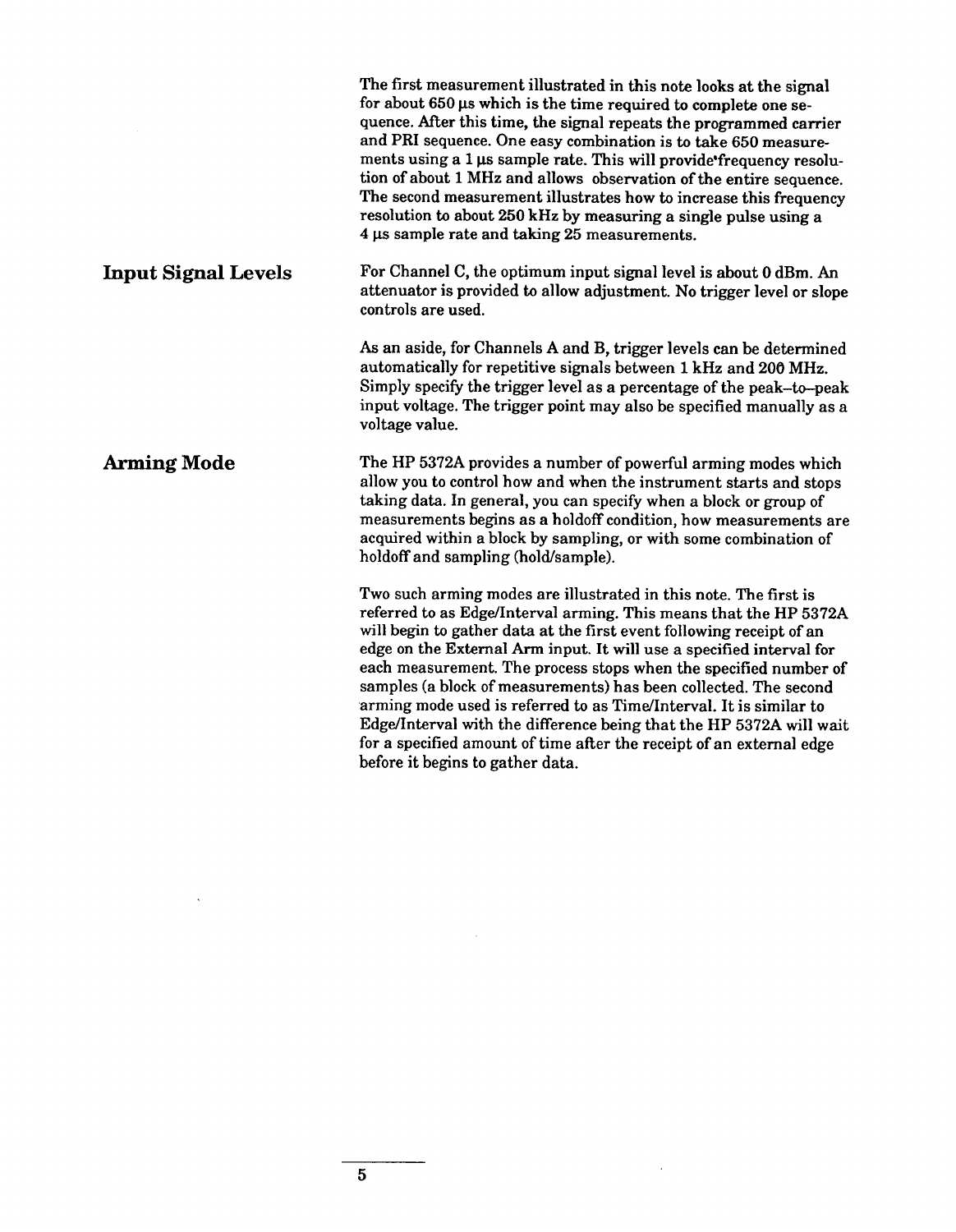#### If you have an HP 8791 Model 10 Frequency Agile Signal Simulator, you can set it up to generate the signal described above. You will then be able to follow the procedure exactly. If you are working with an actual radar (or some other source), review the measurement considerations and modify the procedure as needed. Connect the equipment as indicated in Figure 2.

#### 1. Preset

Press the green Preset key in the middle right portion of the front panel. This returns the instrument to a known state and is recommended as the first step in setting up a new measurement. Preset automatically brings up the FUNCTION menu. You can also get this menu using the **Function** hardkey under Menu Selection. Press the Single/Repet key to set the HP 5372A to take a single block of data and stop.

Single causes the HP 5372A to acquire a single block of data and to retain it indefinitely for analysis. Pressing Restart will cause the instrument to collect another single block of data. Choosing Repet (repetitive) causes the HP 5372A to immediately acquire a new set of data once the previous block has been acquired and displayed. The LED next to the key is on when Single is selected.

#### 2. Select the Measurement Function

Figure 4 shows the FUNCTION menu after Preset has been pressed. Time Interval will be selected as the current measurement. Change this to Frequency using the softkeys. Press More until you see Frequency as an option and select it. Move to the Channel field using the arrow keys and select C from the softkeys. You will need to press **More** to do this.

| HP 5372A Frequency and Time Interval Analyzer                                                                                                                                    |                          |
|----------------------------------------------------------------------------------------------------------------------------------------------------------------------------------|--------------------------|
| Waiting for input signal<br>Time Int A:                                                                                                                                          | Time<br>Interval         |
| <b>FUNCTION</b> _____<br>Time Interval<br>Ĥ<br>Measurement Channel<br>Acquire  <br>█block of!<br>$100 - 100$<br>meas<br><u>e de la compa</u><br>Pre-trigger USS Total Meas = 100 | Continuous<br>Time Intul |
| Automatic <b>Communis</b> Arming Mode --<br><b>Block Holdoff:</b>                                                                                                                | +/- Time<br>Interual     |
| Arm a block of measurements automatically                                                                                                                                        | <b>Frequency</b>         |
| Arm sampling on meas channel automatically                                                                                                                                       | Period                   |
|                                                                                                                                                                                  | More                     |

Figure 4. The HP 5372A FUNCTION menu as it appears after pressing Preset.

# **Function Menu**



Ŷ,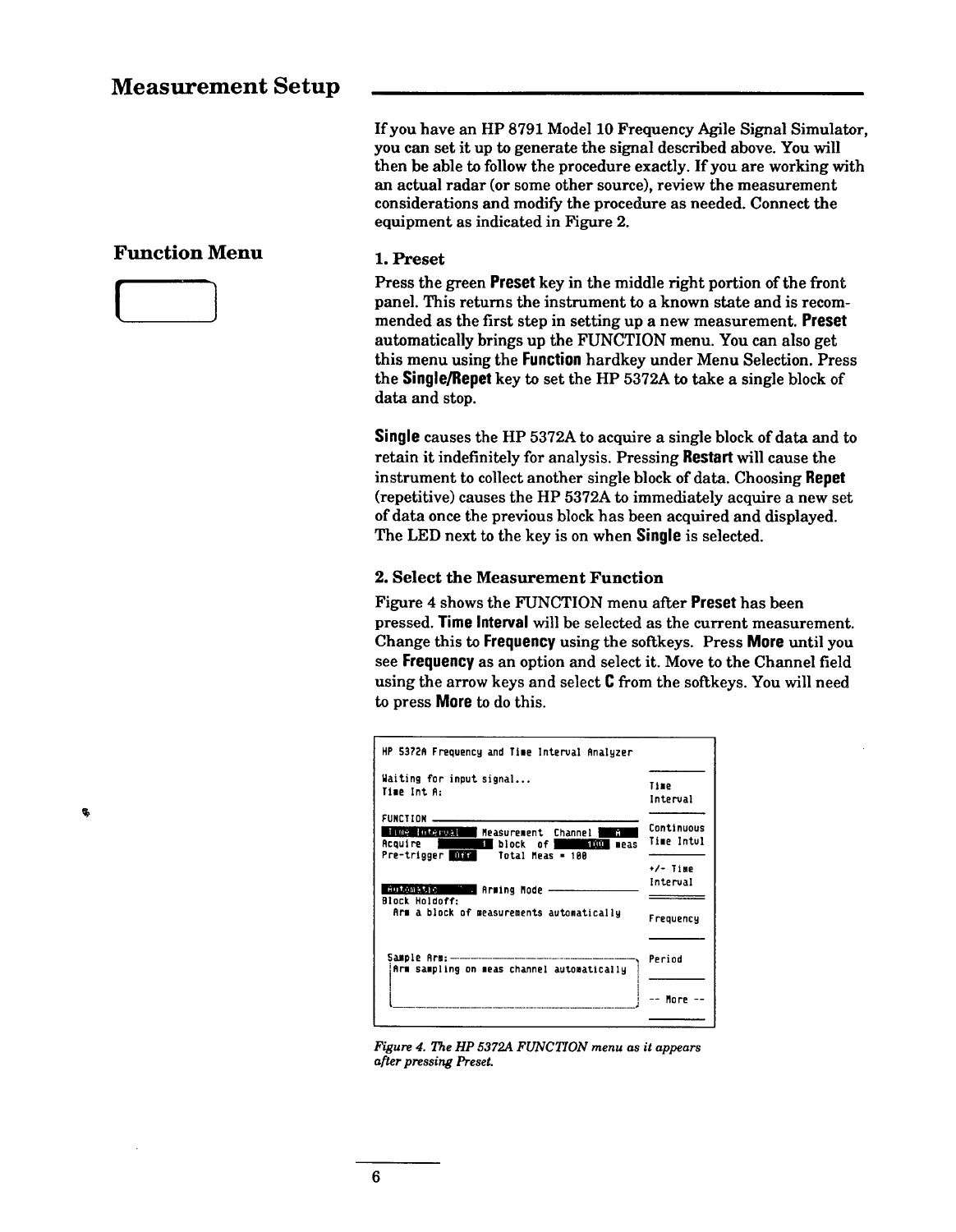#### 3. Select the Number of Measurements and the Arming Mode

Insure that the Acquire field is set to 1 block and move to the "block of" field. Enter 650 in this field. Use the numeric keypad to do this and be certain to terminate your entry using the Enter key. Insure that the Pre-trigger field is set to Pre-Trigger Off. Since a signal is available to synchronize the data acquisition with the beginning of the sequence, it will not be necessary to examine data prior to this signal. The acquisition will conclude when 650 measurements have been gathered after the Edge Holdoff has occurred.

Move to the Arming Mode to select how this block of 650 measurements will be acquired. Notice the softkey selections when you highlight the Arming Mode field. The top softkey lets you select between three different types of arming. You choose a type using successive presses of the top softkey.

The synchronizing signal edge will be specified as a Holdoff arming condition to the HP 5372A. This signal is connected to the External Arm input as shown in Figure 2.

In addition, it is also necessary to pace the acquisition of frequency data by an interval, analogous to the gate time of a traditional counter. The key difference here is that these sampling intervals or gates are consecutive, offering continuous frequency profiling capability.

In general, the first word in an arming mode description refers to the condition which will prepare the HP 5372A to make measurements. The second descriptor relates to how it will gather data once the specified condition has been met. In this case, the term Edge indicates that the occurrence of an edge on Channel A, Channel B or External Arm will set the instrument to take data. The term Interval indicates that the HP 5372A will use the specified interval as a gate time. Single descriptors, such as Edge Holdoff or Interval Sampling imply that the other condition (holdoff or sampling) is automatic (as fast as possible).

Since a combination of Holdoff and Sampling conditions need to be specified, press the top softkey until HId/Samp is highlighted. You can now select Edge/Interval from the lower softkeys. You may need to press the More softkey several times to get to the Edge/Interval choice. The HP 5372A gives you a wide range of flexibility in acquiring measurement data.

Now set the block holdoff parameters to **Pos** and **Ext Arm** respectively. This specifies that the HP 5372A will not take data until after the occurrence of a positive edge on the External Arm input (as opposed to Channel A or B). The radar must supply an edge for this purpose. This edge must coincide with the beginning of a sequence.

Finally, in the Sample Arm field enter 1 using the numeric keypad. Note the choices that appear on the softkeys and terminate your entry by pressing us. You have just told the HP 5372A to make all measurements using a 1 us gate time or sampling interval.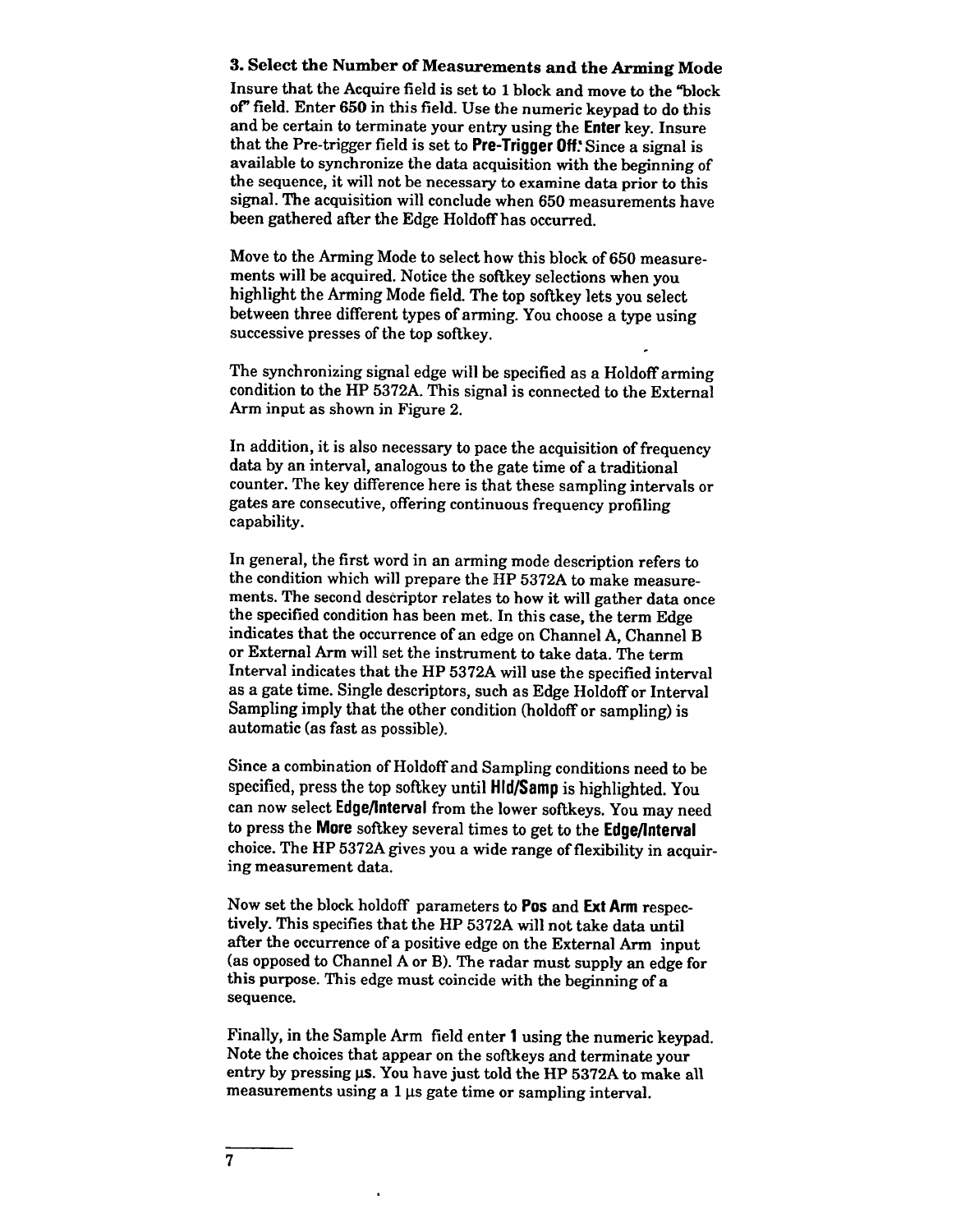This completes the entries needed on the FUNCTION menu. The FUNCTION menu on your HP 5372A should now look similar to Figure 5. Note that the acquisition time for a block of data has been computed and is displayed at the bottom of the screen (650 us).



Figure 5. The completed FUNCTION menu shows the selections for measurement type, number of measurements, and arming.

#### 4. Specify the Input Conditions

As discussed above, the input configuration generally involves specifying a signal slope and trigger voltage. For Channels A and B, the trigger voltage may be determined automatically or manually. Since this example demonstrates measurements between 1 and 2 GHz, the input channel will be C.

The Channel C input selections are limited to attenuator adjustment. Depending on the level of your input signal, you may wish to increase the attenuator setting to insure that the input circuitry is not damaged (the maximum operating input is  $+10$  dBm).

You may find that adjusting the attenuator value will improve performance when measuring noisy signals. That is, when no signal is present other than noise, a higher attenuator setting can prevent collecting undesired data.

Press the Input hardkey under Menu Selection. Move to the Ext Arm Level field and set the level appropriately for the signal you intend to use. In this case, the level can probably be left at 0 volts. If the LED above the Ext Arm input is not flashing, adjust the level using the knob or numeric entry until it does. The flashing trigger LED's indicate that the signal is crossing the specified threshold.

This completes the entries in the INPUT menu. The display should resemble Figure 6. The HP 5372A is now ready to take data.

**Input Menu** 

٩

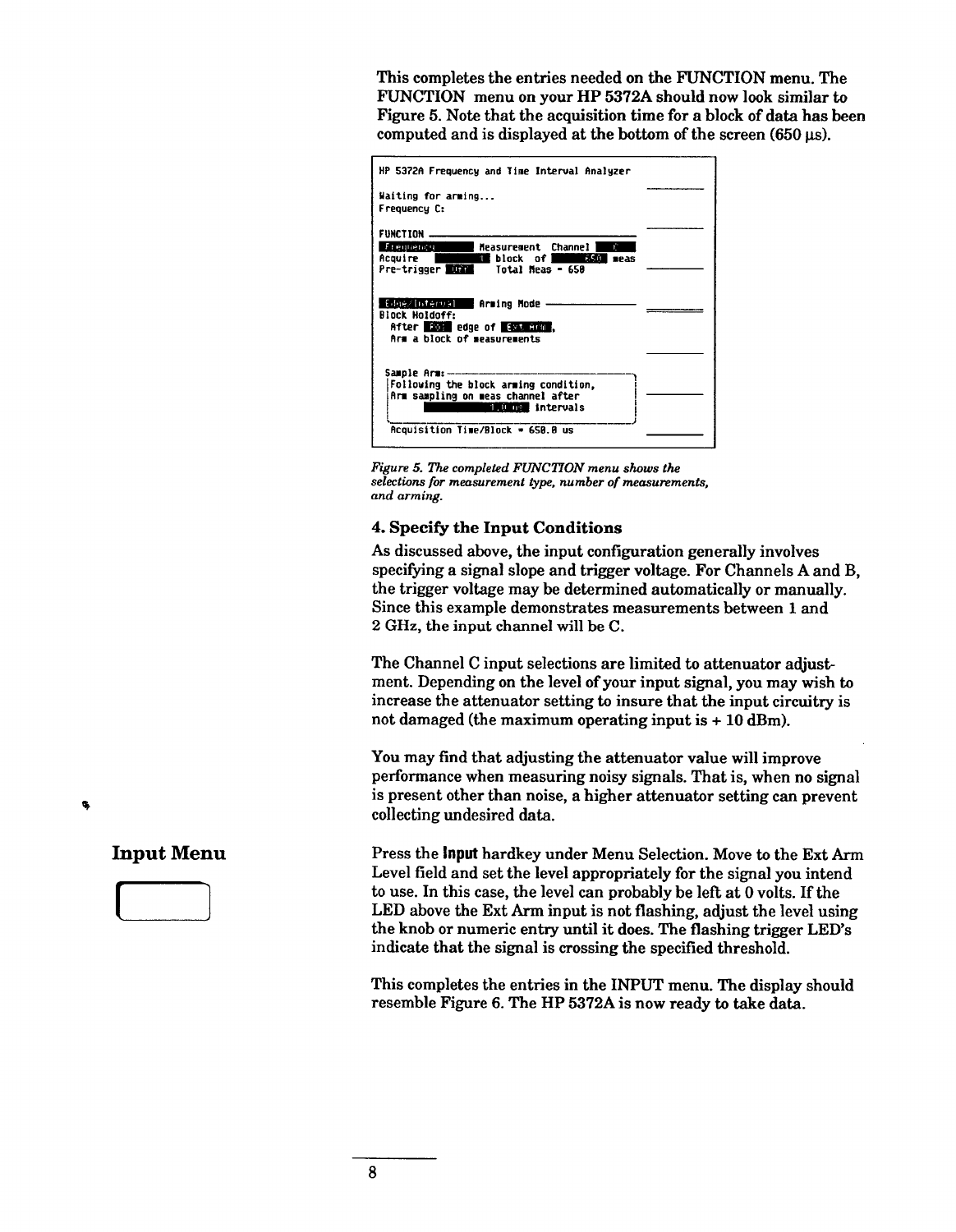| HP 5372A Frequency and Time Interval Analyzer |                  |                  |           |      |  |  |
|-----------------------------------------------|------------------|------------------|-----------|------|--|--|
| Waiting for arming                            |                  |                  |           |      |  |  |
| Frequency C:                                  |                  |                  |           | 8%   |  |  |
| <b>INPUT</b>                                  |                  |                  |           |      |  |  |
| Separate Input Channels                       | 25%              |                  |           |      |  |  |
| Trigger Event:                                |                  |                  |           |      |  |  |
| Slope                                         | Mode             | Level            |           |      |  |  |
| Chan A: Etter                                 | Handal           | 0 V              |           | 58%  |  |  |
| Chan B: 1 Fos                                 | Meropal          | 0. V.            |           |      |  |  |
| Chan C: POS                                   | <b>MANUAL</b>    | θV               |           |      |  |  |
| Ext Arm Level                                 | 75%              |                  |           |      |  |  |
|                                               | Channel A        | Channel B        | Channel C |      |  |  |
| Input Pod                                     | <b>HP 54882A</b> | <b>HP 54882A</b> |           |      |  |  |
| Impedance                                     | 58 я             | 58 Q             | 50 д      | 108% |  |  |
| <b>Bias Level</b>                             | 600              | 600              | 6ND.      |      |  |  |
| Attenuation                                   | 1:1              | 1:1              | 真菌        |      |  |  |
| Husteresis                                    | Nin              | 11 i n           |           |      |  |  |
| Max Input                                     | $2 V$ peak       | 2 V peak         | +20 dBm   |      |  |  |

Figure 6. The completed INPUT menu shows the settings for External Arm trigger level and Channel C.

# **Measurement Results**

**Graphic Results** 

Press Restart to acquire a block of measurements. Press Graphic to get a display of the results. If you used **Preset** before setting up the HP 5372A you will see a histogram display. Set the softkey selections to Main using the top softkey labeled MENU. Select Time Var using the softkeys. You are viewing a plot of frequency versus time. The result should appear similar to Figure 7.



Figure 7. The complexities of this radar signal are revealed by the HP 5372A's frequency versus time display.

Notice the elegant simplicity of the display for such a complex signal. You can tell at a glance that the signal was pulsed and that the pulse width was constant at about 50 µs. Five carriers were transmitted between 1 and 2 GHz each higher in frequency than the last. The chirp pattern for each carrier is evident and consists of a linearly increasing frequency. Finally, four different PRIs were used.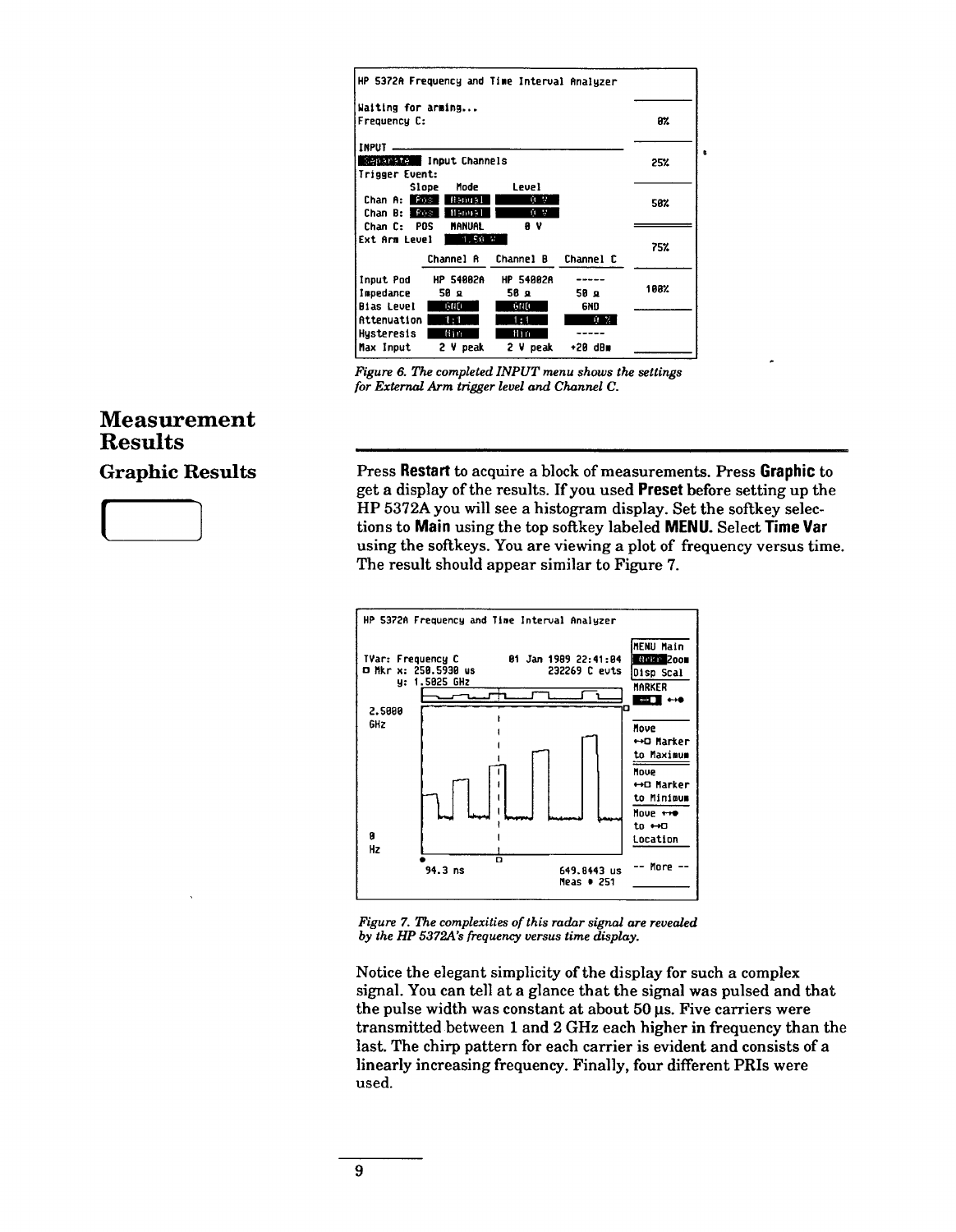A panorama view appears across the top of the screen. This shows all of the data collected during the measurement, albeit at low resolution. As you will see shortly, this panorama view is useful as a reference when you have expanded the display to examine your results in more detail. A quick glance at a highlighted bar reveals the portion of the data being examined on the main display area below.

#### 1. Using the HP 5372A Markers

The topmost softkey provides access to menus which control the markers (cursors), display expansion ("zoom"), etc. Press this key a few times to get an idea of the options available.

Press the MENU softkey until Mrkr is highlighted. Selecting Mrkr allows you to choose from various options such as displaying the difference between marker coordinates, showing modulation values, or moving the marker to a particular place such as the minimum or maximum data point.

There are two sets of markers available. Each set consists of two independent markers. Markers are identified as  $\leftrightarrow \Box$ ,  $\leftrightarrow \bullet$ ,  $\Box$  and I ● on the softkeys. You can see that the second and third softkeys from the top select either marker, as well as the marker orientation. Notice that the arrow conventions describe the direction in which you can move the marker using the knob. When analyzing data on the graphic display, the knob is always connected to the currently selected marker.

Notice the softkey labeled MRKR NEXT. This key lets you select whether the markers move from data point to data point or from display pixel to display pixel. Generally, the pixel mode is preferred as it gives a smoother feel to the markers. The data point mode is useful when you want to be certain that the marker is on a particular data value. For the following procedures, leave the selection at Pixel.

Choose the  $\rightarrow \square$  marker using the second and third softkeys. (None of this is rigid. You could just as easily select the  $\leftrightarrow \bullet$  marker for example.) Use the knob to move the marker to the center of the third pulse. Notice that you can read both the frequency and the time in the upper left corner of the display. (Check that the markers are not in Delta mode.) Your display should now resemble Figure 8.

¢,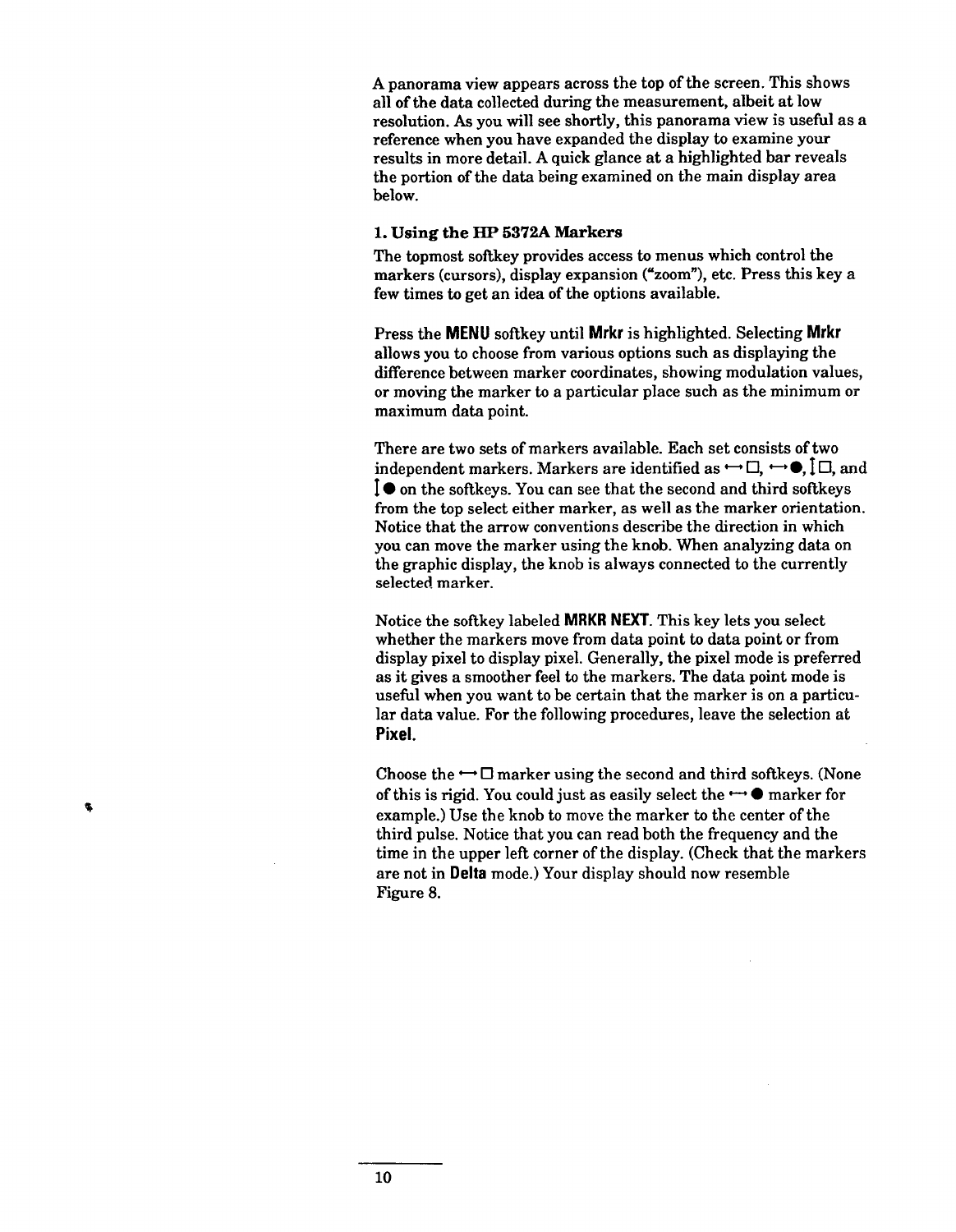

Figure 8. The markers can be positioned on the display to retrieve detailed information.

As a second example of the use of markers, use the knob to move the marker to the left side of the fourth pulse. Select the  $\leftrightarrow \bullet$ marker using the second softkey. Use the knob to move it to the right side of the fourth pulse. You have now identified both edges of the pulse. Use the fourth softkey to select Delta. Note that you can read the pulse width in the upper left corner of the display. You can also read the frequency range of the chirp as the delta frequency value. This is shown in Figure 9.



Figure 9. Flexible marker features make it simple to determine signal parameters such as pulse width and chirp frequency range.

#### 2. Using Zoom

Position the  $\rightarrow \square$  marker in the middle of the fourth pulse. Select "zoom" options by pressing the MENU softkey until Zoom is highlighted. Press Zoom In Around  $\rightarrow \Box$  Marker several times. Notice that the display expands equally about the marker as shown in Figure 10. The highlighted portion of the X axis indicates what will be displayed with the next zoom.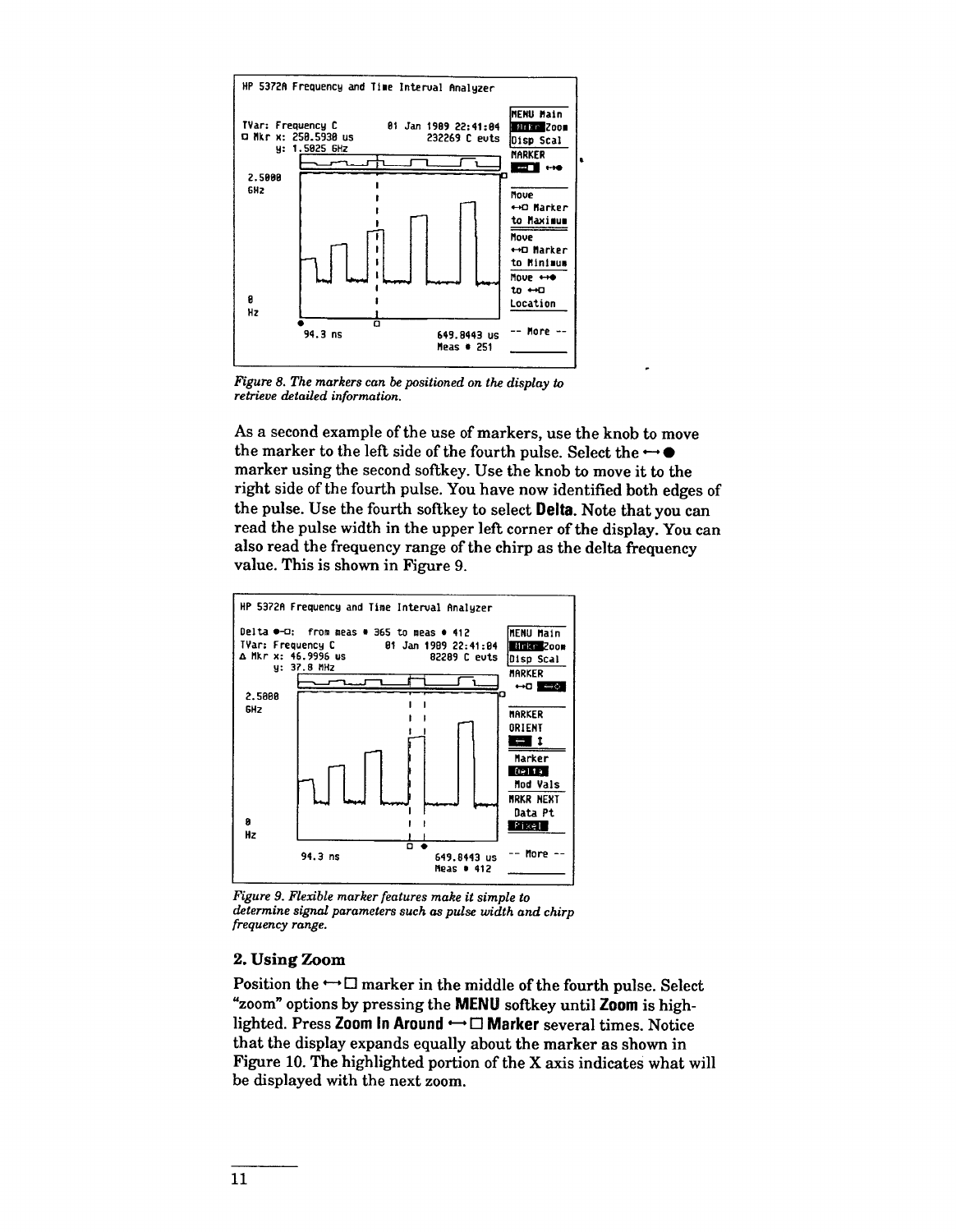

Figure 10. You can magnify or expand any portion of the display using the zoom features with the active marker.

Press Zoom Out Around ← □ Marker a few times. Finally, press Return to Full Scale to return to the original graph and display the entire block of data.

#### 3. Draw a Box Around the Data of Interest

At times, you may acquire a large block of data and then wish to study only a particular portion of it. For example, suppose the third pulse in this example is of particular interest. The zoom features can be used to magnify this data, but subsequent acquisitions cause the display to re-scale to the entire block. The markers can be used to define and hold the scale for zooming and subsequent acquisitions.

Select Scal using the Menu softkey. With the main display fully expanded to show all five pulses, position the  $\leftrightarrow \Box$  and the  $\leftrightarrow \bullet$ markers on either side of the third pulse. Next, select the I marker orientation and position the  $\Box$  and the  $\Box$  markers at the top and bottom of the third pulse. You have drawn a box with markers around the area you are interested in. The result is shown in Figure 11.



Figure 11. You can define an area of interest using the markers.

۹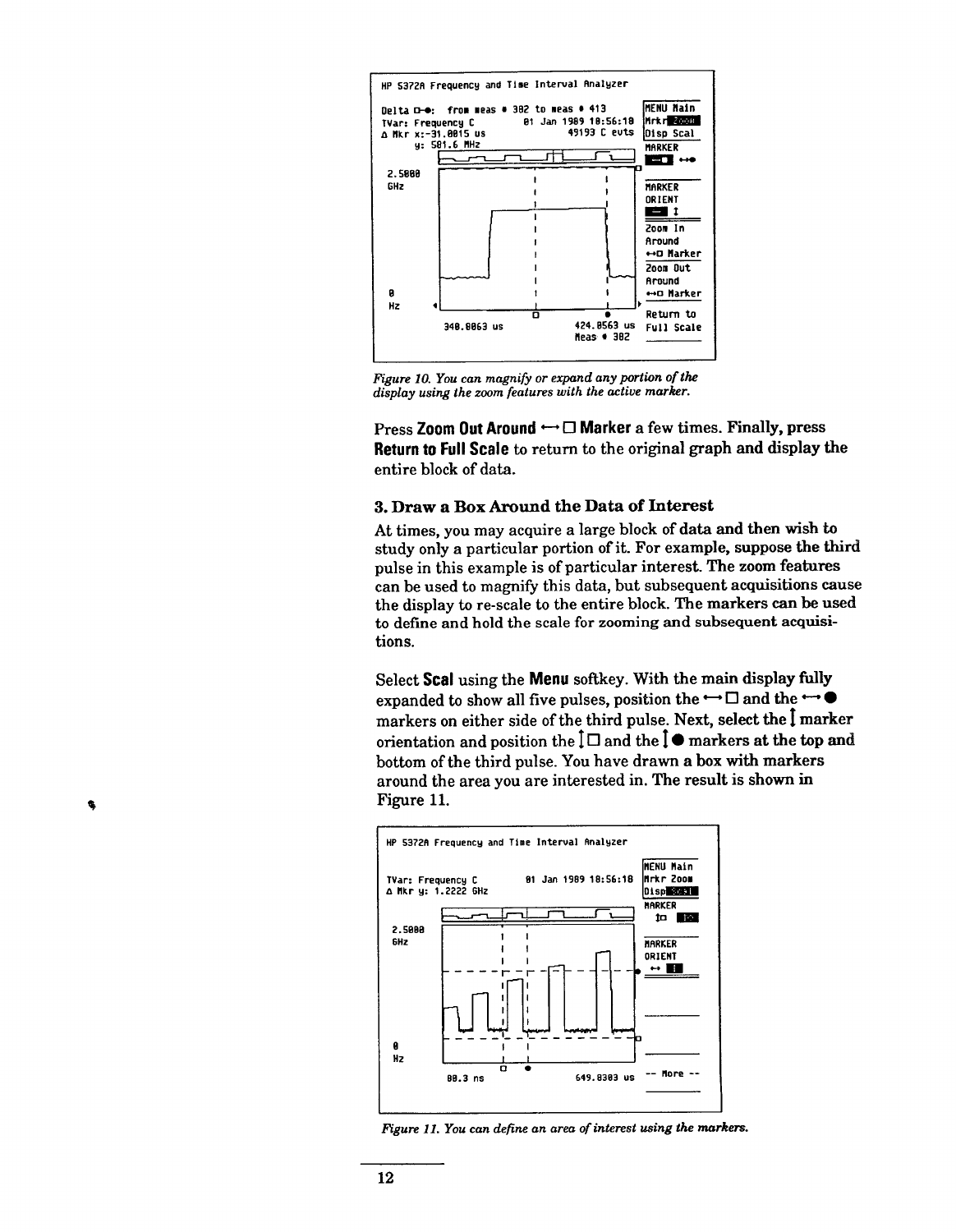Press More and notice the selections to manually scale the X-axis, as well as the Range Hold softkeys. Press Marker Range Hold X-Axis. You have told the HP 5372A to remember the current X-axis location of the  $\leftrightarrow$  markers.

Press **More** to bring up a similar selection of options for manually scaling the Y-axis. Press Marker Range Hold Y-Axis. You have told the HP 5372A to remember the current location of the I markers.

Press MAN SCALE Y-AXIS to turn manual scaling on. You could enter numeric values for the minimum and maximum from the display, but these values have already been preset to the current marker locations. Note that the vertical scaling has been changed to match the location of the Y markers. Press **More** twice to bring up manual scaling options for the x-axis. Press **MAN SCALE X-AXIS** to turn manual scaling on. The display now shows only the third pulse and should resemble Figure 12. Subsequent acquisitions (press **Restart**) will be scaled to show only the third pulse.



Figure 12. Use the Marker Range Hold feature to retain marker locations for manual scaling.

Note that even though only the third pulse is displayed, the HP 5372A is still acquiring all five pulses and must process the entire block. The following discussion shows how to use the arming and sampling modes to optimize the measurement configuration so that only a particular pulse is measured with minimal processing time and maximum resolution.

Return the display to "auto-scale" by setting both X and Y axis manual scale modes to Off.

The ability to trade-off time and frequency resolution was mentioned earlier in this note. An example is provided changing the setup to allow capturing only the fourth pulse and extending the sample (gate time) by a factor of four.

#### **Obtaining Increased Frequency Resolution**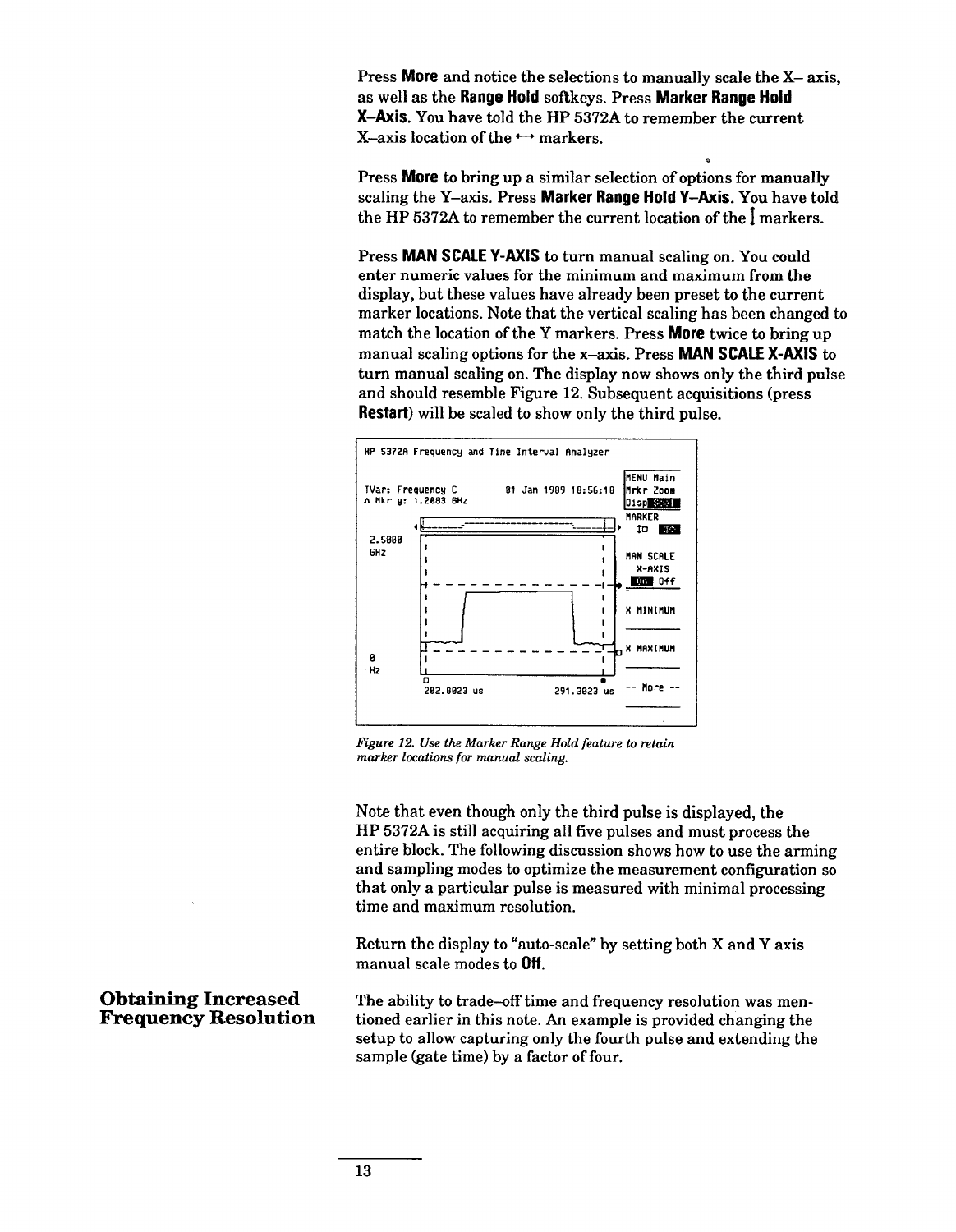Position the  $\leftarrow \square$  marker near the left edge of the fourth pulse and zoom until you can clearly place the marker on the first data point of the fourth pulse as shown in Figure 13. Use the marker to measure the time and write this number down. (Be certain that you are not in the delta cursor mode.)



Figure 13. Using a marker and the full display it is easy to determine delay time to the fourth pulse.

Press the Function hardkey. Move to the Arming Mode field. Check that the MENU softkey has the HId/Smpl selection highlighted. If not, press the softkey to get it. Press **More** until you find the **Time/** Interval option and select it. Notice that a new field called Delay appears. Move to this field and enter the number you measured to the left edge of the fourth pulse. Be sure to use the appropriate softkey to terminate your entry. Don't be too particular about the exact value. It is better to reduce it somewhat to insure that you don't miss data. For this example,  $350 \mu s$  is appropriate.

You have changed the arming mode from Edge/Interval to Time/ Interval and have specified the amount of time the HP 5372A should delay after receiving an edge on the External Arm input before it begins to take data. This arrangement allows you to specify that the instrument does not begin to take data until the fourth pulse begins. Note that the **Sample Arm** field is still available so you can move to it and specify an interval of 4 us. This will improve the frequency resolution of the measurement by a factor of four.

Since only the fourth pulse is of interest, it is no longer necessary to acquire 650 data points. Reducing the size of the block reduces computation times and provides faster display updates. Move to the meas field and reduce the number of measurements to about 25. Your FUNCTION menu should now look like Figure 14.

 $\bullet$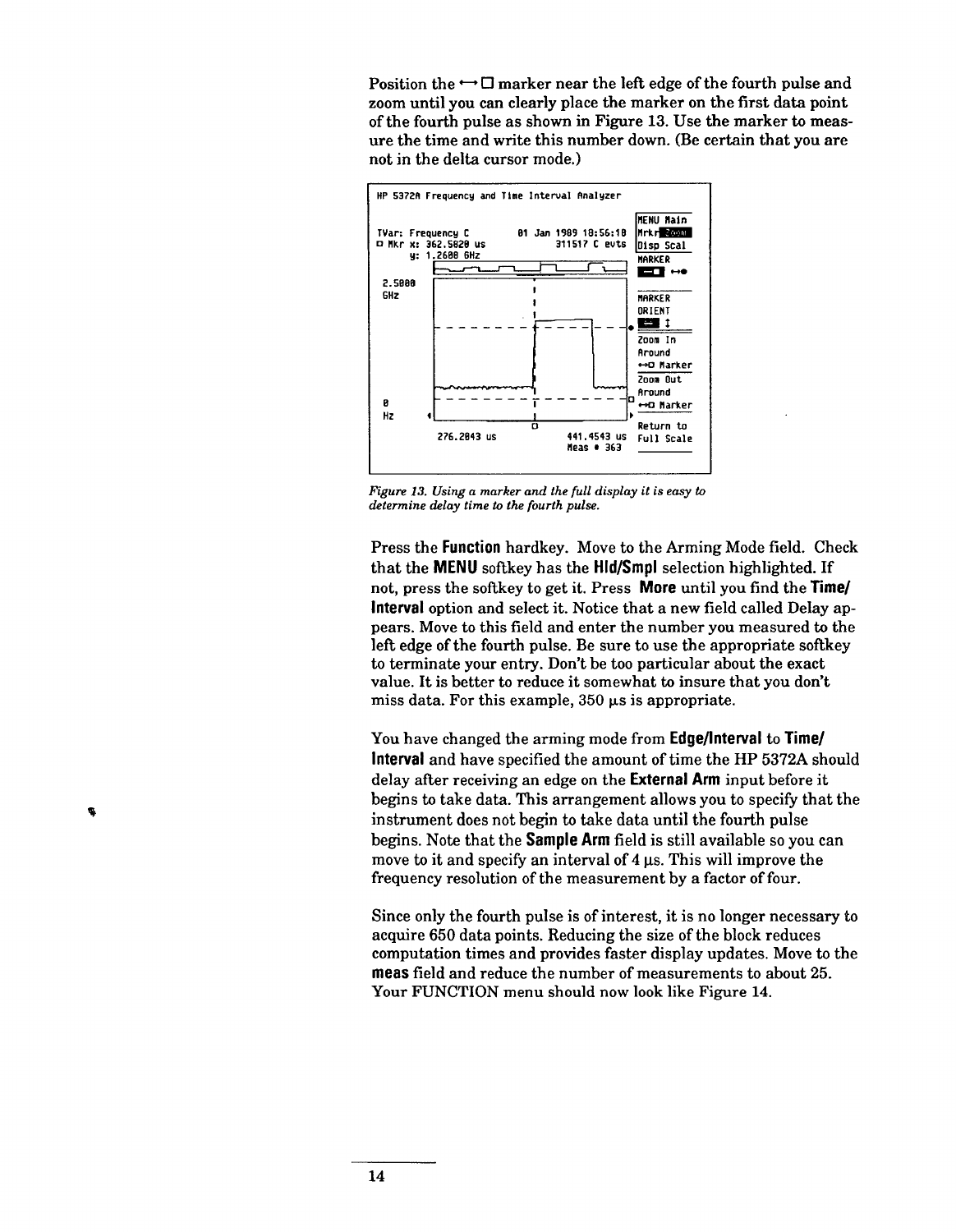| HP 5372A Frequency and Time Interval Analyzer                                                                                     |                               |
|-----------------------------------------------------------------------------------------------------------------------------------|-------------------------------|
| 1.800 082 5 6<br>Frequency C:                                                                                                     | Holdoff<br>Sample<br>Hid/Samp |
| FUNCTION -<br>Ū.<br>Frequency Measurement Channel<br>25.<br>meas<br>i block of I<br>Acauire I<br>Pre-trigger DEXT Total Meas = 25 | Edge /<br>Cycle               |
| Time/interval Rrming Mode -                                                                                                       | Edge /<br>Event               |
| <b>Block Holdoff:</b><br>After For edge of Ext And,<br>350.000 08<br>Delau I<br>Then arm a block of measurements                  | Time /<br>Interval            |
| Following the block arming sequence,<br>Arm sampling on meas channel after                                                        | Default<br><b>CAuto</b>       |
| 4.0 us intervals<br>$Acouisttion Time/Block = 100.0 w$                                                                            | More                          |

Figure 14. FUNCTION menu to optimize frequency resolution and processing time. The fourth pulse will be captured.

There are no changes required to the INPUT or any other menus. Press Restart to collect new data using the new setup. Your display should look like Figure 15.

 $\ddot{\phantom{a}}$ 



Figure 15. Capture of a single pulse with increased frequency resolution.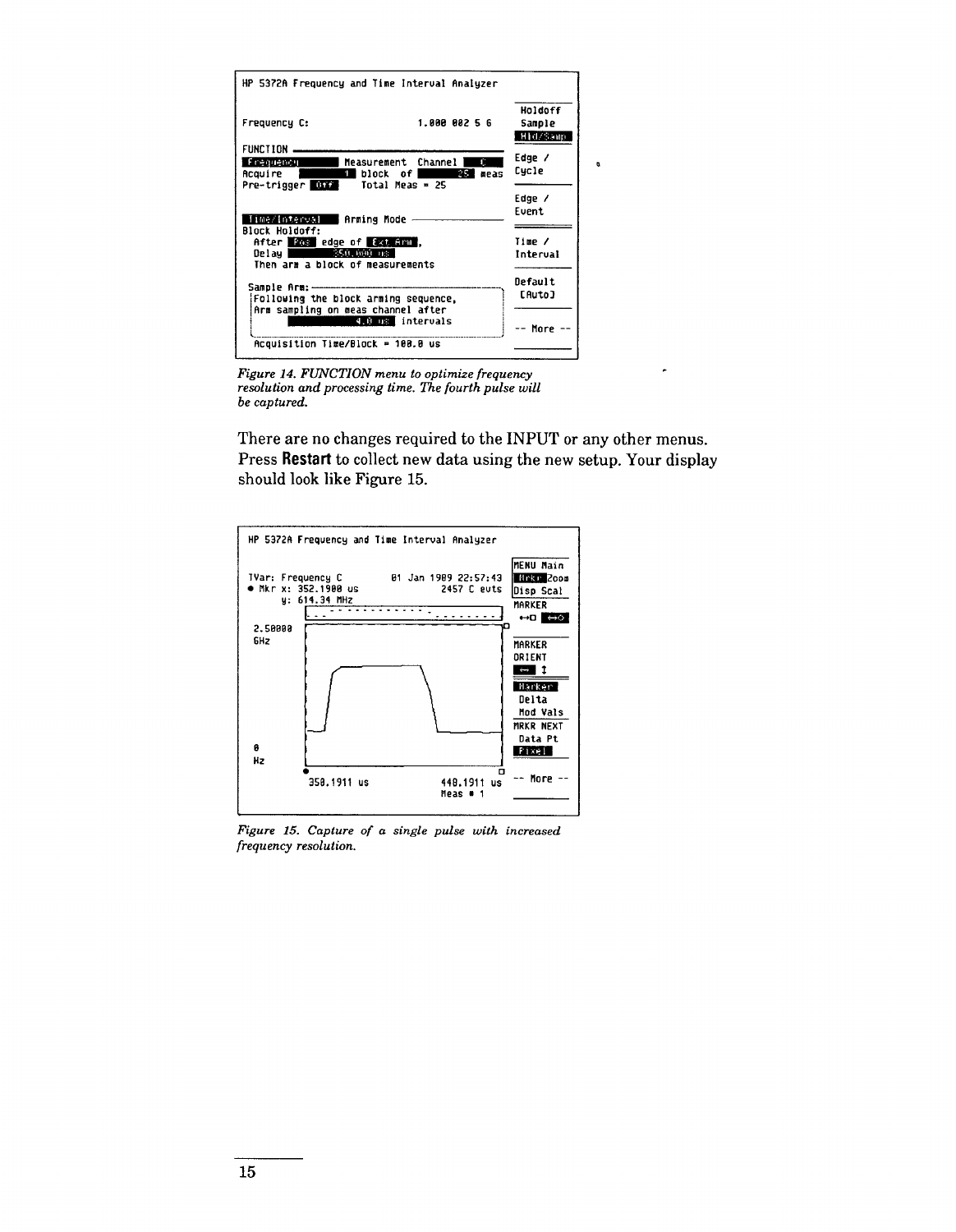# **HP 5372A Advantages**

- Single-shot capture of complete signal sequences
- Simple, effective display of complex signal parameters
- Easily measure portions of interest
- Wide range of frequency and time resolution available  $\bullet$
- Powerful marker features aid measurement and analysis
- 2 GHz input bandwidth with optional Channel C

# **For Further Information**

For more information on the HP 5372A Frequency and Time Interval Analyzer and the techniques discussed in this application note, please refer to the following publications:

AN 358-10 Characterzing Barker Coded Modulation in Radar Systems (5952-8004)

AN 358-11 Characterizing Chirp Coded Modulation in Radar Systems (5952-8005)

HP 5372A Data Sheet/Brochure (5952-7997)

HP 5372A Condensed Reference and SpecificationGuide  $(5952 - 8012)$ 

HP 5372A Getting Started Guide (5952-8009)

HP 5364A Data Sheet (5952-7946)